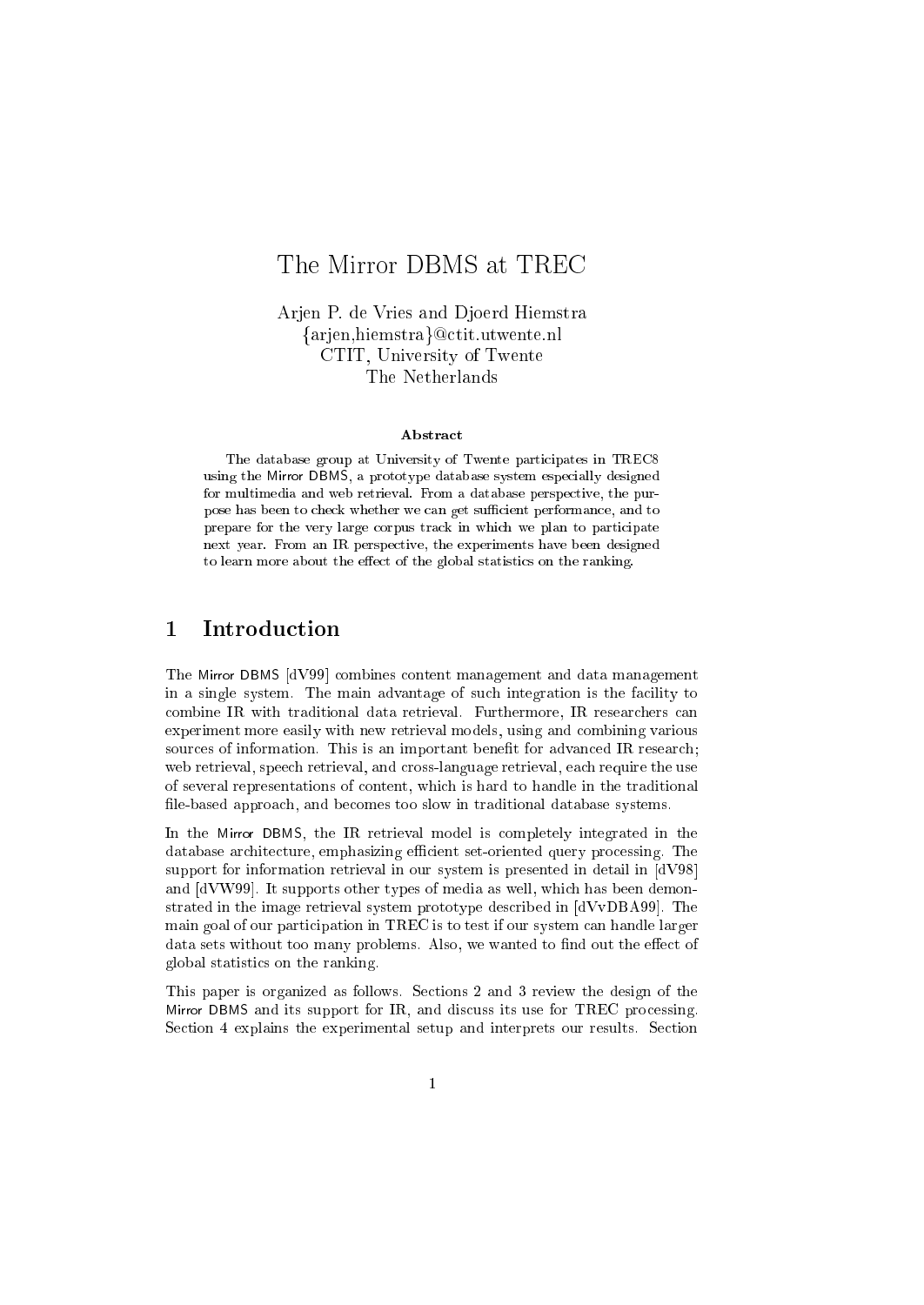### The Mirror DBMS at TREC



Figure 1: The multi-model DBMS architecture next to the extended relational and E-ADT DBMS architectures (from left to right).

5 dis
usses our experien
e with using the Mirror DBMS for TREC, followed by on
lusions.

#### $\overline{2}$ **Design**

A omplete overview and motivation of all aspe
ts of the design of the Mirror DBMS is presented in [dV99]. Although following a traditional three-schema architecture, it uses different data models at different levels: we therefore classify its design as multi-model DBMS architecture. The crucial architectural difference from other extensible database systems is that query processing at the logical layer uses *only* operators that are provided by the physical layer (see also Figure 1), and, domain-specific query processing (such as an IR extension) is defined at the logical level primarily. This choice enforces a system-wide physi
al data model and algebra spanning all extensions. Of ourse, the physi
al algebra an also be extended if ne
essary, i.e. when logi
al operations annot be expressed efficiently in the physical algebra. The strict separation between the logical and physical levels allows using algebraic query optimization techniques, a key property of relational database management systems but hardly ever used in non-business application areas like content management.

The multi-model architecture provides the query processor with transparancy through the layers. Put informally, query evaluation can 'look down' from the original request through all layers of the architecture. This should enable set-oriented query evaluation for almost every request, and allow maximal exploitation of parallelization and pipelining. In ontrast, the bla
k-box ADTs of `ob je
t-relational' database systems restri
t the DBMS in the possible manipulations of the query plans. This makes it more ompli
ated to distribute and parallelize the query plans, or change the buffer strategy for iterative query processing as proposed in [JFS98]. Another alternative, the enhanced ADTs proposed by Seshadri [Ses98], provides little opportunity for optimizations that cross the bounderies between different extensions. Figure 1 compares these three

 $\overline{2}$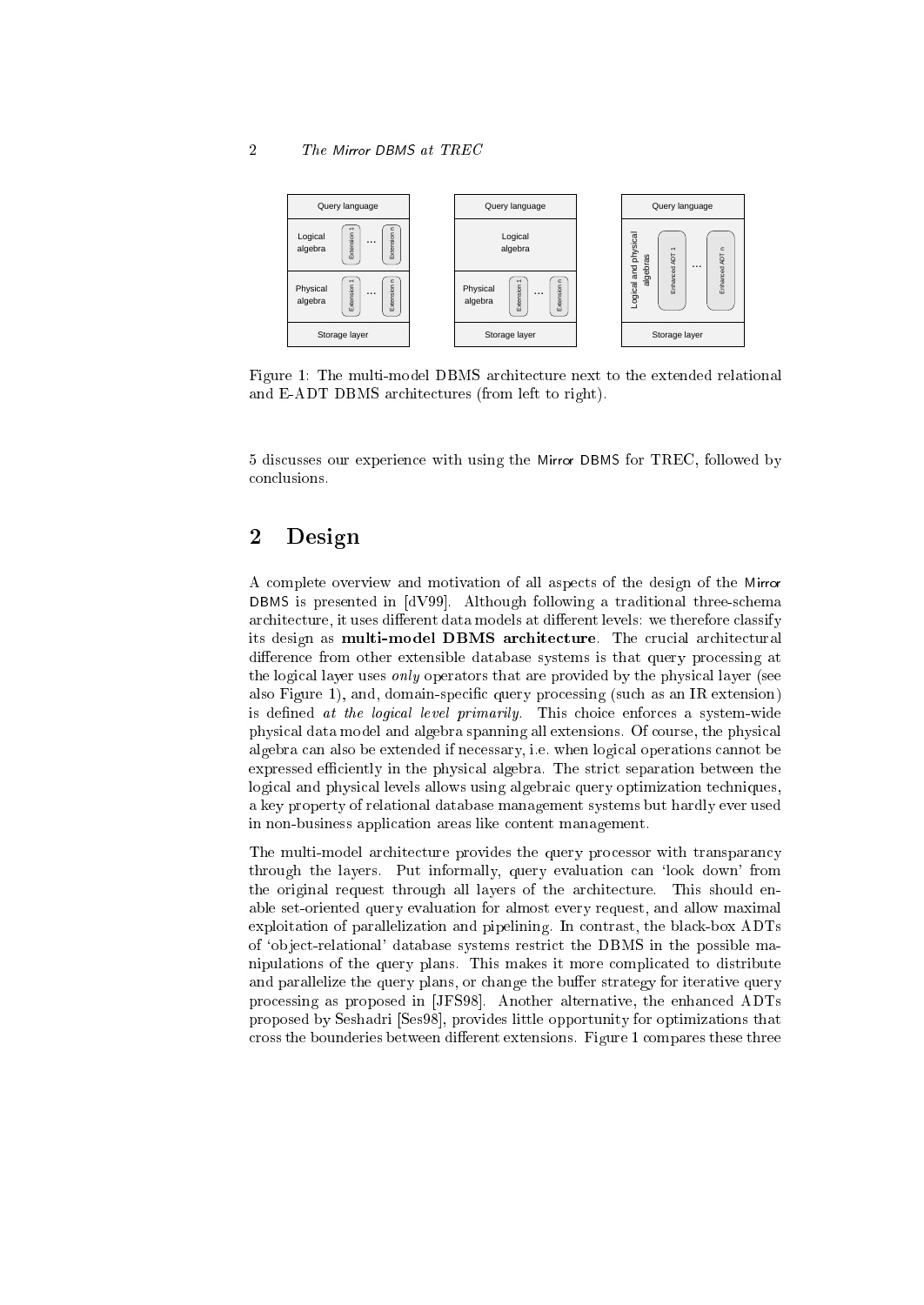ar
hite
tures s
hemati
ally.

## 3 Implementation

The prototype implementation of the Mirror DBMS uses Moa at the logical level, and Monet at the physical level. Monet is a parallel main-memory database system under development at the CWI in Amsterdam [BK95, BMK99], that is targeted as a ba
kend system for various (query-intensive) appli
ation domains, such as GIS and data mining.<sup>1</sup> Moa is an object algebra studied in the database group at University of Twente, that is extensible with domain-specific structures. The Moa tools transform expressions in this algebra into sequen
es of operations in MIL, an algebra for the binary relational data model supported by Monet.

For the support of IR, we extended Moa with new structures at the logical level to handle document representation, ranking, and the computation of co-occurrence statistics. In combination with Moa's kernel support for collections and tuples, these structures can model a wide variety of IR retrieval models: the current prototype supports the well-known Okapi ranking s
heme, InQuery's inferen
e network retrieval model, as well as the linguisti
ally motivated retrieval model (LMM, presented in Section 4.3). To illustrate, the following Moa expression ranks a olle
tion of do
uments:

```
map comes versions and version
  map[getBL(THIS, query, stats)℄( do
s )
);
```
The first map operation computes term probabilities for the query terms occurring in the document, using the global statistics specified in structure stats. The subsequent map ombines these probabilities using a sum operation. Although this particular expression may not seem very interesting, the IR ranking operators an be ombined with other operators su
h as sele
t, resulting in a powerful query language.

The representation of the logical IR structures at the physical level is termed the **flattened representation** of the content. It consists of three binary tables (BATs), storing the frequency  $tf(t_i, d_i)$  of term  $t_i$  in document  $d_i$ , for each term  $t_i$  occurring in document  $d_j$ . Table 1 illustrates this for a collection  $\{d_1, d_2\}$  with documents  $d_1 = [a, c, c, a, c]$  and  $d_2 = [a, e, b, b, e]$ . Computing the probability of relevance of the objects for query  $q = [a, b]$  proceeds as follows. First, a table with the query terms is joined with the document terms in ti (the result

 $1$  Monet is used succesfully on a commercial basis by Data Distilleries, a start-up specializing in data mining applications.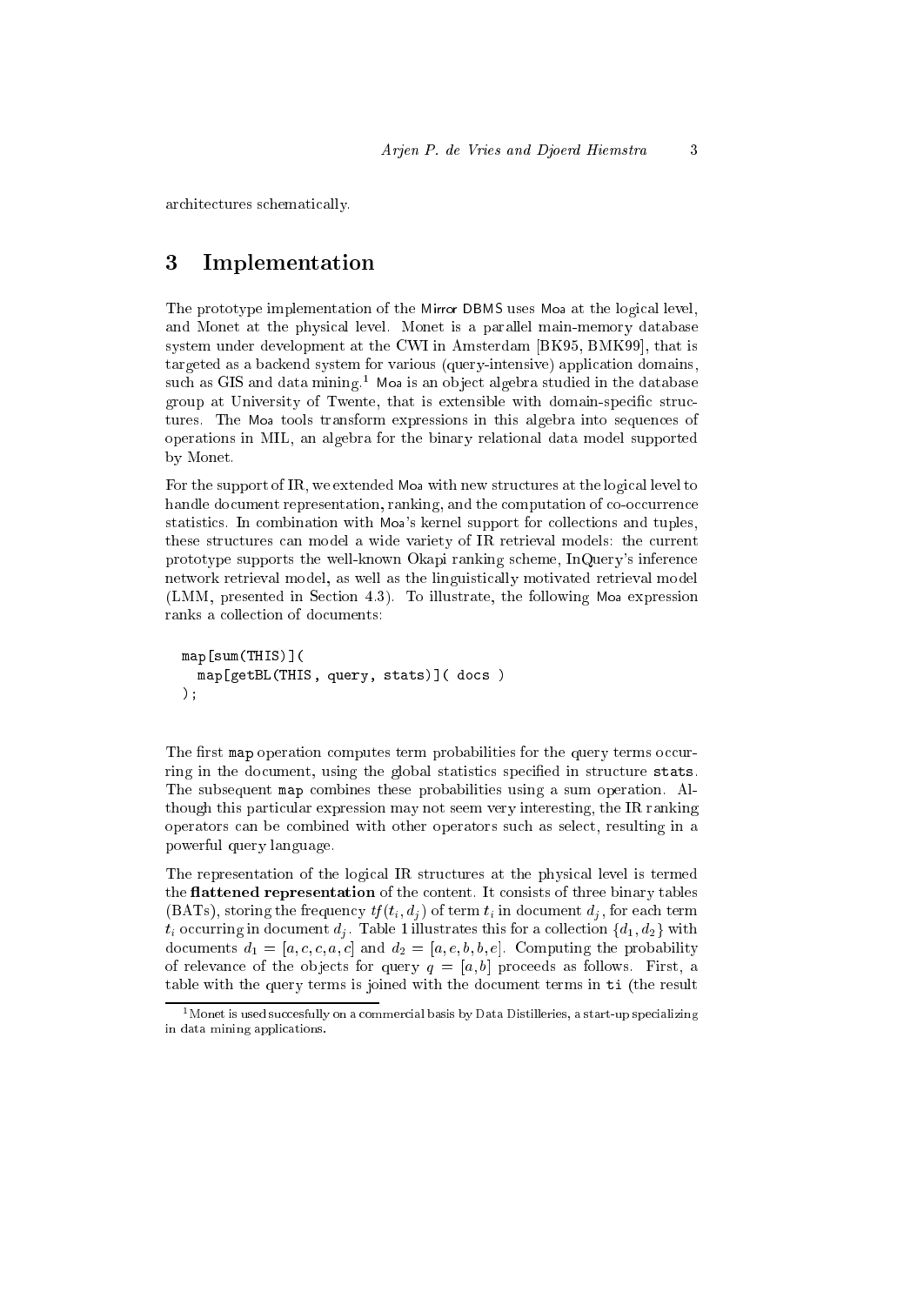### The Mirror DBMS at TREC

|  | d٦                  | ti | tfij |  | intermediate results |     |     |  |          |
|--|---------------------|----|------|--|----------------------|-----|-----|--|----------|
|  |                     | a  |      |  |                      |     |     |  |          |
|  |                     | C  | 3    |  |                      | adı | atı |  | qntfij   |
|  | 2                   | a  |      |  |                      |     | a   |  | 0.796578 |
|  | 2                   | b  | 2    |  |                      | 2   | a   |  | 0.621442 |
|  |                     |    |      |  |                      | 2   |     |  | 0.900426 |
|  | 2                   | e  | 2    |  |                      |     |     |  |          |
|  | document collection |    |      |  |                      |     |     |  |          |
|  |                     |    |      |  |                      |     |     |  |          |

Table 1: Representation of ontent in BATs

is called qti). Next, (using additional joins) the document identifiers and the term frequencies are looked up (qdj and qtfij). Pinally, the retrieval status values are computed with some variant of the popular  $tf \cdot idf$  ranking formula. To support these omputations, Monet's physi
al algebra has to be extended with new operators, either in  $C$  or  $C++$ , or as a MIL procedure. The latter is preferrable for easy experimentation; for example, the following MIL pro
edure computes the term probabilities given normalized term frequency and inverse document frequency using the LMM model:

```
PROC bel( nidfi, ntfij ) := {
  RETURN log( 1.0 + nidfi * ntfij * C );
}
```
An evaluation run processes 50 topics in batch, but the client interfaces of the Mirror DBMS have been designed for intera
tive sessions with an end-user. Also, transferring the data from Monet to the Moa lient has not been implemented optimally. Furthermore, optimizations su
h as using materialized views are not performed in the current Moa rewriter. These minor flaws would have inferred an unfair performance penalty to the evaluation of the architecture, and made logging the results rather umbersome. Therefore, as a (temporary) solution, the MIL program generated by the Moa rewriter has been manually edited to loop over the 50 topics, log the computed ranking for each topic, and use two additional tables, one with pre
omputed normalized inverse do
ument frequen cies (a materialized view), and one with the document-specific constants for normalizing the term frequen
ies.

 $\overline{4}$ 

 $^{2}$ Note that these joins are executed very efficiently, because the **Moa** structures make sure that the BATs remain *sunchronized* all the time.  $\theta$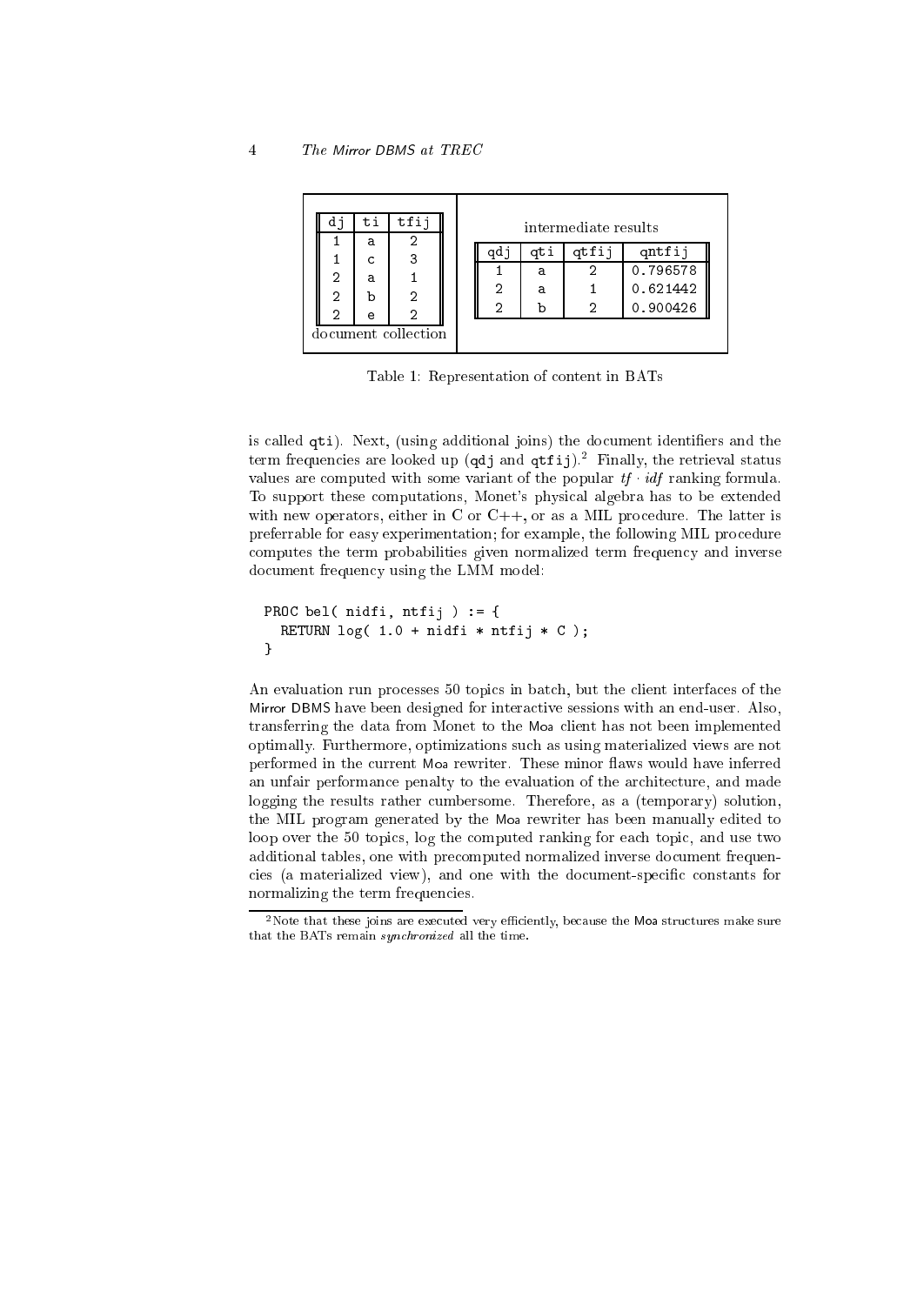## 4 Experimental setup and results

Colle
tion fusion is the pro
ess of merging the results of retrieval runs on seperate, autonomous document collections into an effective combined result [VGJL95]. We have focused on this problem because large collections will be fragmented (horizontally) in several partitions, ea
h managed by a separate server. Maintaining the exact global statistics induces an extra overhead, that may not be necessary if the fragments are sufficiently large.

Colle
tion fusion is a trivial task for exa
t mat
hing retrieval systems like systems using Boolean retrieval, but more ompli
ated if a ranked retrieval system is used. In a number of publications on collection fusion it is argued that simply comparing similarity measures accross subcollections leads to unsatisfactory results because of differences in the collection-dependent frequency counts [Bau97, CLC95, VF95, VGJL95]. One of the objectives of the TREC-8 evaluation des
ribed in this paper is to question this hypothesis. We feel that similarity measures across subcollections might in fact be comparable, but show worse evaluation results be
ause of the evaluation setup.

### Evaluation using the TREC collection

Relevance assessments on the TREC test collections are assembled by the pooling method: a pool of possibly relevant documents is created by taking the a sample of documents retrieved by each participating system. This pool is then shown to the human assessors [VH99a]. The sampling method used in TREC takes the top 100 of the retrieved documents of each participating system.

Since the start of TREC in 1992, the test collections have been used in numerous evaluations outside the official TREC. For these evaluations, all documents that were not in the top 100 of any of the official participating systems are assumed to be not relevant. But, evaluations that did not contribute to the TREC pool probably have unjudged do
uments in the top 100 making these evaluations less reliable than the official TREC evaluation. This is especially true for new, previously unexplored approaches to retrieval. If a systems finds relevant documents that no system was able to find before, then these documents will probably not be judged in an old TREC collection. The only way to check the relevance of these documents is by official  $TREC$  participation.

#### 4.2Conditions for naive collection fusion

Let us define 'naive' collection fusion as the process of merging the search results on the subcollections based on the document similarities. The first condition for naive collection fusion is that each subcollection uses the same retrieval model or weighting algorithm for retrieval. Secondly, we assume that each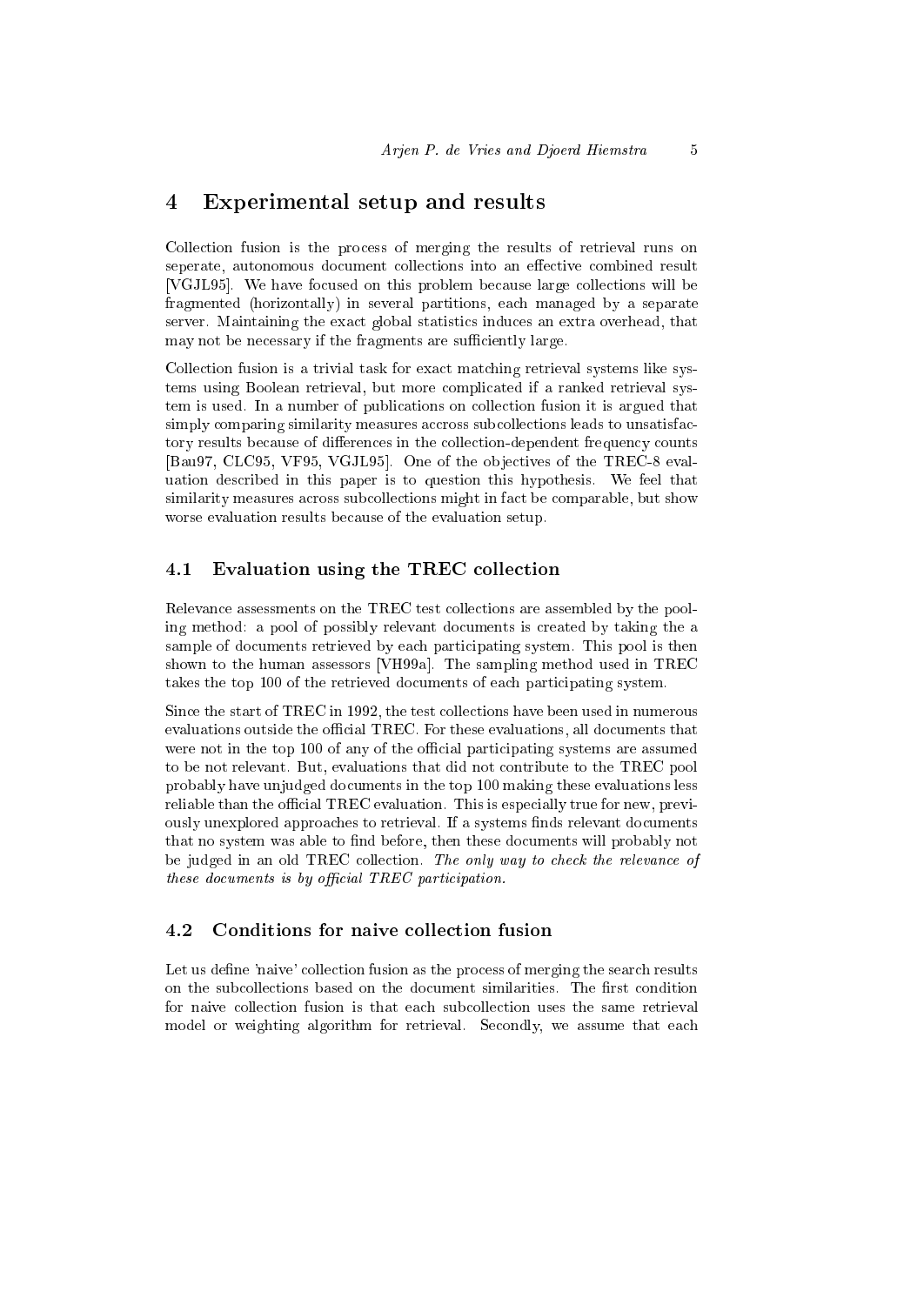subcollection uses the same indexing vocabulary [Bau97]. A third condition is that subcollections are sufficiently large to allow for the reliable local estimation of document frequencies. If the subcollections are too small, ineffective retrieval on the subcollections will affect the merged result.

An evaluation of Callan et al. [CLC95] under these conditions for TREC topics 51-150 showed that naive merging was significantly worse than ranking based on globally estimated document frequencies, causing losses from 10-20% in average precision. But, the results of naive merging reported by Callan et al. [CLC95] were not part of an official TREC participation. It is likely that their merged run has a worse overage of judgements, be
ause the TREC-2 and 3 pools were (almost) only reated by systems that use a entral index for retrieval. Maybe, their merged run was as good as the entral index run after all. To he
k this hypothesis, we de
ided to put up a retrieval run using naive merging for judging.

#### 4.3 Some theoreti
al ba
k-up for naive merging

The Mirror DBMS uses the linguistically motivated probabilistic model of information retrieval [Hie99, HK99]. The model builds a simple statistical language model for ea
h do
ument in the olle
tion. The probability that a query  $T_1, T_2, \dots, T_n$  of length *n* is generated by the language model of the document with identifier  $D$  is defined by the following equation:

$$
P(T_1 = t_1, \cdots, T_n = t_n | D = d) = \prod_{i=1}^n (\alpha_1 \frac{df(t_i)}{\sum_t df(t)} + \alpha_2 \frac{tf(t_i, d)}{\sum_t tf(t, d)}) \tag{1}
$$

Equation 1 can be rewritten to a vector product formula by first dividing it by  $\prod_{i=1}^n (\alpha_1 df(t_i) / \sum_t df(t))$  [Hie99]. This will not affect the ranking within a subcollection, but it will affect the final ranking after merging the search results of the seperate subcollections, because we divided by collection specific document frequencies. It can be shown that the ranking of the vector product formula in table 2 approximates the ranking defined by the conditional probability  $P(D|T_1, T_2, \dots, T_n)$  of a document being relevant given a query.

|                                          | vector product formula: $\text{similarity}(Q, D) = \sum w_{qk} \cdot w_{dk}$<br>$k=1$                                             |
|------------------------------------------|-----------------------------------------------------------------------------------------------------------------------------------|
| query term weight: $w_{ak} = tf(t_k, q)$ | document term weight: $w_{dk} = \log(1 + \frac{tf(t_k, d)}{df(t_k) \sum_t tf(t, d)} \cdot \frac{\alpha_2 \sum_t df(t)}{\alpha_1}$ |

Table 2:  $tf \cdot idf$  term weighting algorithm

From Bayes' rule we know that dividing equation 1 by  $P(T_1, T_2, \dots, T_n)$  and multiplying it by P(D) results in  $P(D|T_1, T_2, \cdots, T_n)$ . For a large collection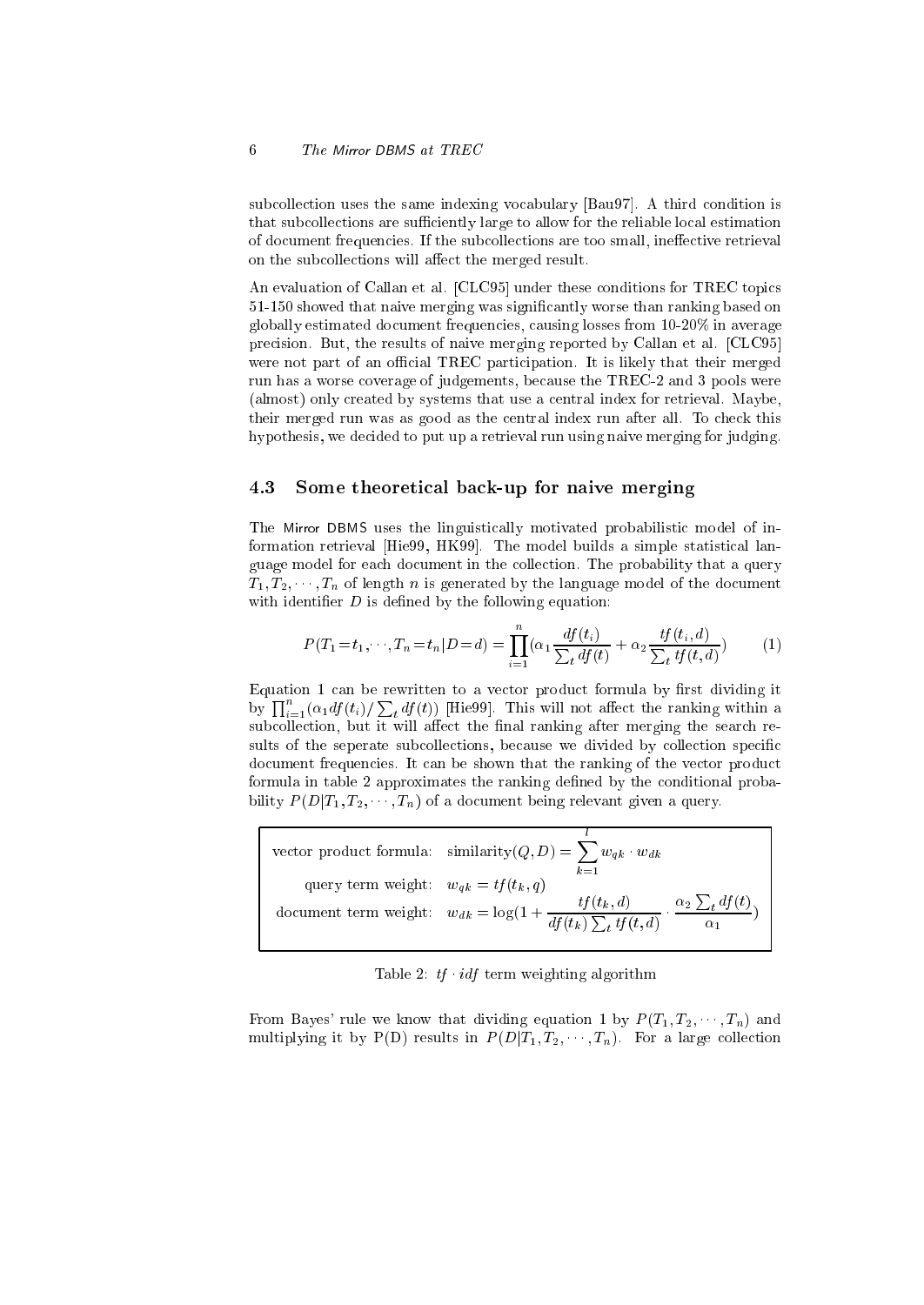and a query that has a small number of hits,  $tf(t, d) = 0$  for most terms t and documents d. Therefore,  $\prod_{i=1}^n (\alpha_1 df(t_i) / \sum_t df(t))$  approximates the marginal probability  $P(T_1, T_2, \dots, T_n)$  and the ranking defined by table 2 approximates the ranking defined by  $P(D|T_1, T_2, \dots, T_n)$ . The a-priori probability  $P(D = d)$ of a do
ument <sup>d</sup> being relevant an be in
luded by adding the logarithm of equation  $2$  to the similarities of table  $2$  as a final step.

$$
P(D = d) = \frac{\sum_{t} tf(t, d)}{\sum_{t} \sum_{d} tf(t, d)}
$$
\n(2)

We hypothesise that, if the approximation is not too far off, the result after merging is not significantly worse than what would have been possible with a entral index.

#### Official results  $4.4$

Table 3 lists the official TREC runs. Global runs denote runs using the global collection statistics. Local runs denote the naive collection fusion runs, using loal olle
tion statisti
s on the four TREC sub
olle
tions: Federal Register, Foreign Broad
ast Information Servi
es, Los Angelas Times and Finan
ial Times.

| run name           | description                                | avg prec. |
|--------------------|--------------------------------------------|-----------|
| UT800              | global run                                 | 0.260     |
| UT803              | global run; LCA                            | 0.176     |
| UT803 <sub>b</sub> | global run; LCA from F. Times and LA Times | 0.260     |
| UT810              | local run (judged)                         | 0.043     |
| UT813              | local run; LCA from local                  | 0.145     |

### Table 3: official results

Unfortunately, our submitted official runs have been degraded by two bugs, that affected in particular the naive merging run that was judged by NIST. By our own mistake, the global runs have used the wrong (local) normalizing constant for the  $\frac{if}{s}$  an error in Monet's join implementation resulted in random answers for three of the four local runs. After fixing these bugs, the results of the global run UT800 improved from 0.260 to 0.275 and the results of the lo
al run UT810 improved from 0.043 to 0.260. Table 4 lists the results on the four sub
olle
tions. Ex
ept for the Federal Register, whi
h has hits for only 19 topics anyway, the average precision on the subcollections do not differ much at all. Unofficial runs, with these bugs fixed, are indicated in this paper by a 'u' postfix (so 'UT500u' is the fixed 'UT500' run).

The merged lo
al run is about 6% worse than the global run. This might be a significant difference according to some significance test, like e.g. the t-test [Hul93]; but, if so, it is still not valid to draw the conclusion that the global

<sup>3</sup> Strange enough, this mistake improves average pre
ision slightly on the TREC6 topi
s.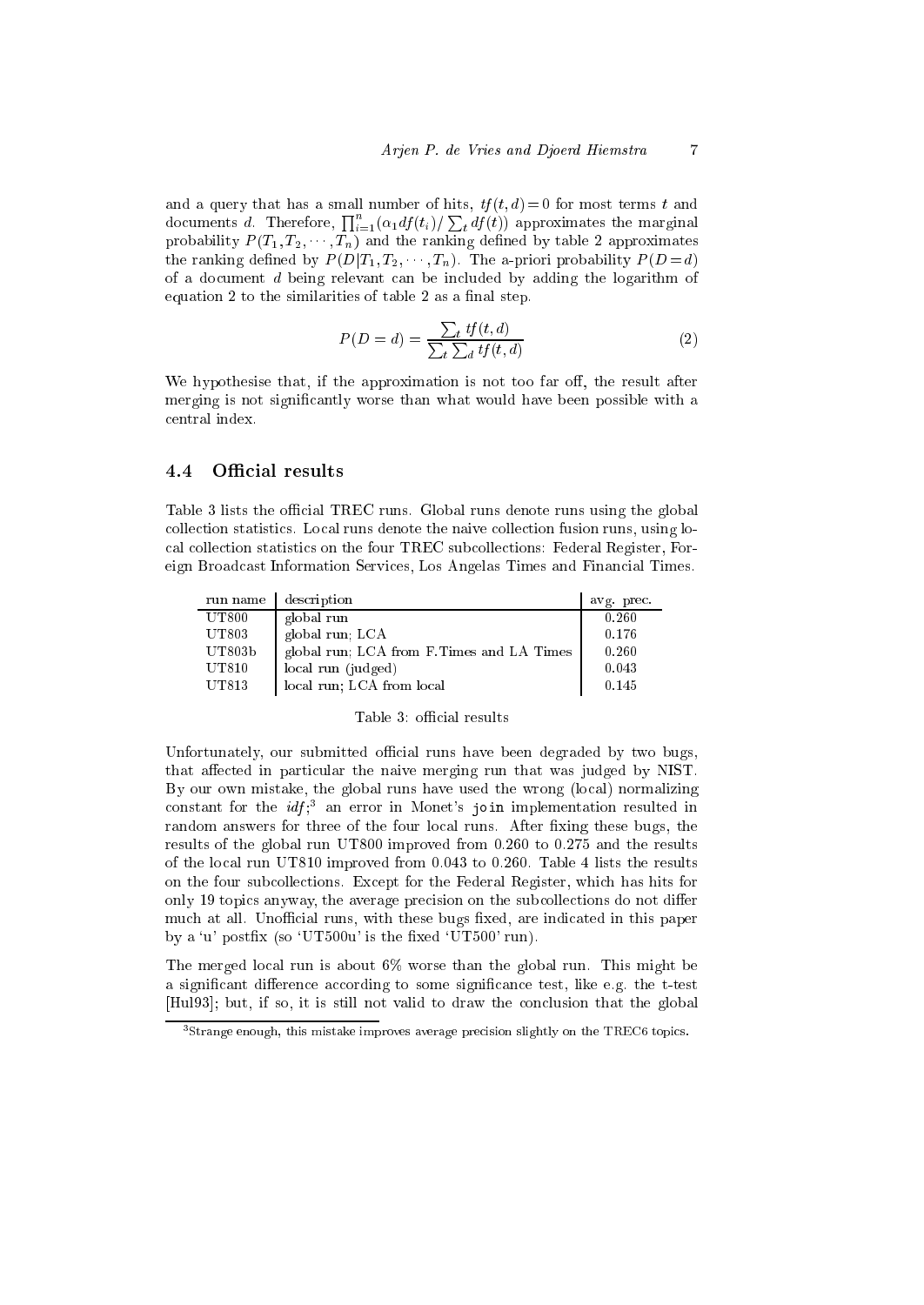| run name          | Fed Reg. | <b>FBIS</b> | LATimes | F. Times | merged |
|-------------------|----------|-------------|---------|----------|--------|
| $UT800u$ (global) | 0.326    | 0.317       | 0.279   | 0.356    | 0.275  |
| $UT810u$ (local)  | 0.351    | 0.319       | 0.276   | 0.356    | 0.260  |
| topics w. hits    | 19       | 43          | 45      | 49       | 50     |

Table 4: average precision per subcollection after bug-fix

approach is indeed better than the naive merging approach. This conclusion would only be valid if both evaluations were done under identical, controlled, onditions; whi
h they are not, be
ause both runs were not judged by NIST and we do not control the other systems that contributed to the pool. Almost all systems that ontributed to the TREC-8 pool were systems using the global approa
h. Therefore, the pool favours entral index approa
hes over distributed index approa
hes if it is used to evaluate runs that did not ontribute to the pool. This an be shown by looking at the per
entage of do
uments that are judged for different cut-off levels of the fixed UT800u and UT810u runs. The per
entage of do
uments in a run that are judged, will be alled the judged fraction.

| run name          | P at 10     | $P$ at 30 | P at 100 | P at R | avg. P |
|-------------------|-------------|-----------|----------|--------|--------|
| $UT800u$ (global) | 0.496       | 0.378     | 0.234    | 0.319  | 0.275  |
| UT810u (local)    | 0.436       | 0.343     | 0.222    | 0.310  | 0.260  |
|                   |             |           |          |        |        |
| run name          | $J$ at $10$ | $J$ at 30 | J at 100 | J at R |        |
| $UT800u$ (global) | 1.000       | 1.000     | 0.996    | 0.987  |        |
| UT810u (local)    | 0.984       | 0.978     | 0.952    | 0.947  |        |

Table 5: merged results after bug-fix: a) precision; b) judged fraction

Table 5a and b show the pre
ision and the judged fra
tion of the global and the local run at different cut-off levels. There is a major difference between the judged fractions of the global run and the local run. The global run misses  $0.4\%$ of the do
uments in its top 100. The lo
al run misses 4.8% of the do
uments in the top 100, some of them are even missing in the top 10.

#### 4.5Local context analysis

Based on its success on InQuery at previous TREC conferences, we expected a significant improvement by using topics expanded with LCA [XC96]. Also, investigating the expansion terms, LCA seemed to do a good job. For example, on topic 311 (which is about industrial espionage), it finds terms like 'spy', 'intelligence', and 'counterintelligence', and from the financial times sub-collection it even identifies 'Opel', 'Volkswagen', and 'Lopez' as relevant terms. But, instead of improving the effectiveness of retrieval, the measured performance turned out to have degraded. Some tweaking of the parameters, redu
ing the weights of expansion terms and using fewer of them  $(N=30)$ , the performance improved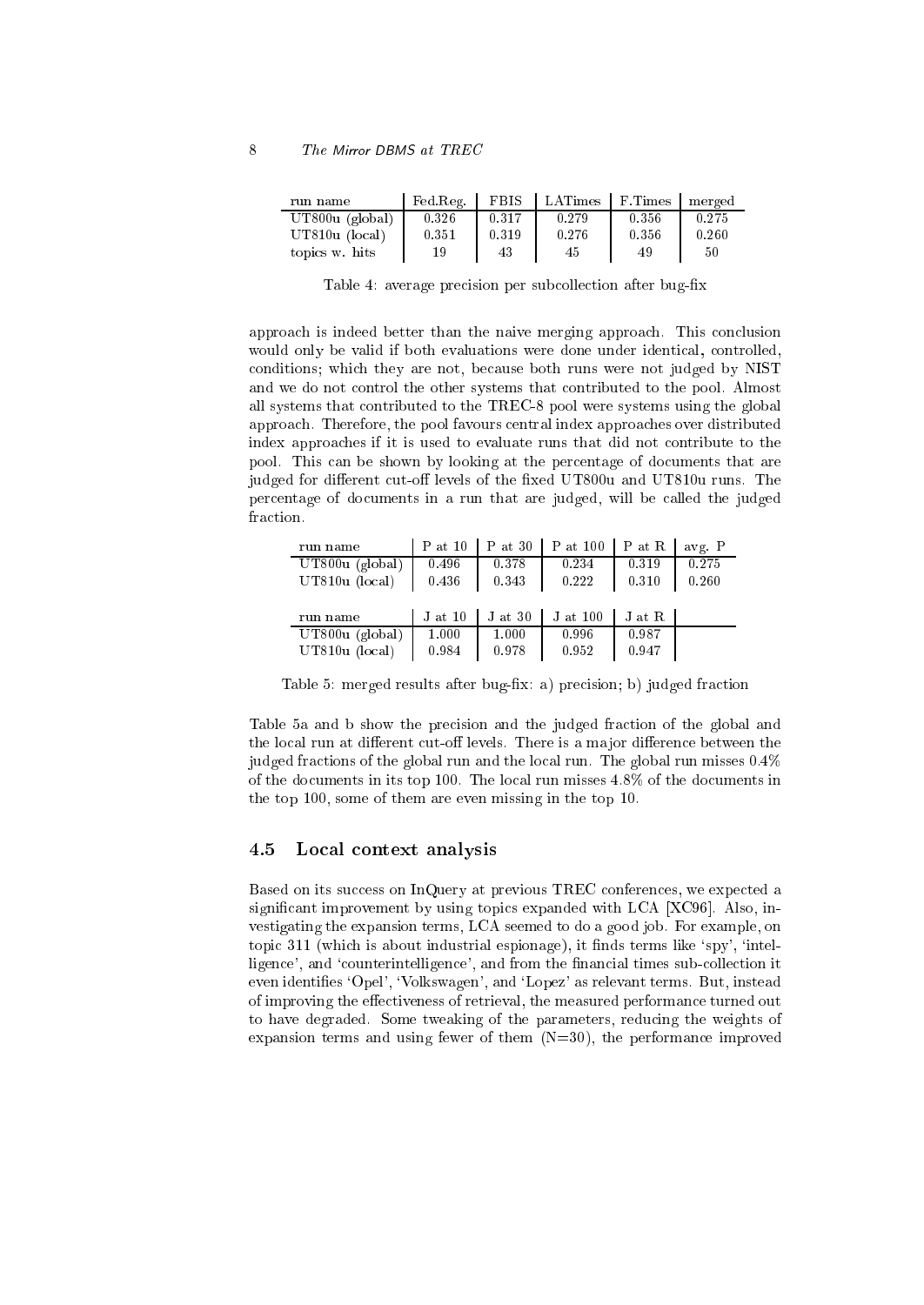upon the baseline, but only slightly; on the runs submitted for TREC-8, it has degraded performan
e.

A possible explanation for these disappointing results is that the algorithm has been applied to documents instead of passages (as done in  $[XC96]$ ), and the TREC collection itself was used to find expansion terms instead of another, larger collection. One result was that the varying length of documents had a large impa
t on the expansion terms hosen, whi
h is undesirable. Another explanation is that LMM weighting provides su
h a high baseline, that it is very hard to improve upon. A omparison between the (impressive) baseline results of LMM on TREC-6 favours the latter explanation: because the performance of the Mirror DBMS with LMM weighting s
heme, without LCA, was almost as good as InQuery's performan
e after using LCA. With the tweaked LCA, LMM weighting performed better on all reported precision and recall points, except for the pre
ision at twenty retrieved do
uments, at whi
h InQuery performed slightly better. On the TREC-8 topi
s it did not ontribute positively to the results.

## 5 Dis
ussion

Although more of anecdotal than scientific value, the story of our participation in TREC-8 with the Mirror DBMS illustrates the suitability of this architecture for experimental IR. Eight days before the deadline, it still seemed impossible to participate with this year's TREC, as Monet kept crashing while indexing the data; until, the seventh day, the new release suddenly made things work! We decided to try our luck and see how far we could get in a week; and we should admit, it has been a crazy week. It meant running the topics on TREC-6 first, to ompare the results with the runs performed before; as well as hanging the ranking formula to integrate do
ument length normalization. In the weekend, we implemented the use of co-occurrence statistics (which has turned out to be not so useful as expe
ted). So, in one week we managed to index the data, perform various experiments for alibration, run the best experiments on TREC-8, and submit five runs, just before the final deadline.

#### 5.1Efficiency

The machine on which the experiments have been performed is a Sun Ultra 4 with 1 Gb of main-memory, running SunOS 5.6. The machine is not a dedicated server, but shared with some other research groups as a 'compute server'. Monet effectively claims one processor completely while indexing the collection, or pro
essing the fty topi
s on ea
h of the subolle
tions. The division of the complete collection in five sub-collections (as it comes on different compact discs) is maintained. The topics are first run in each sub-collection, and the intermediate results are merged. Depending on the size of the sub-collection,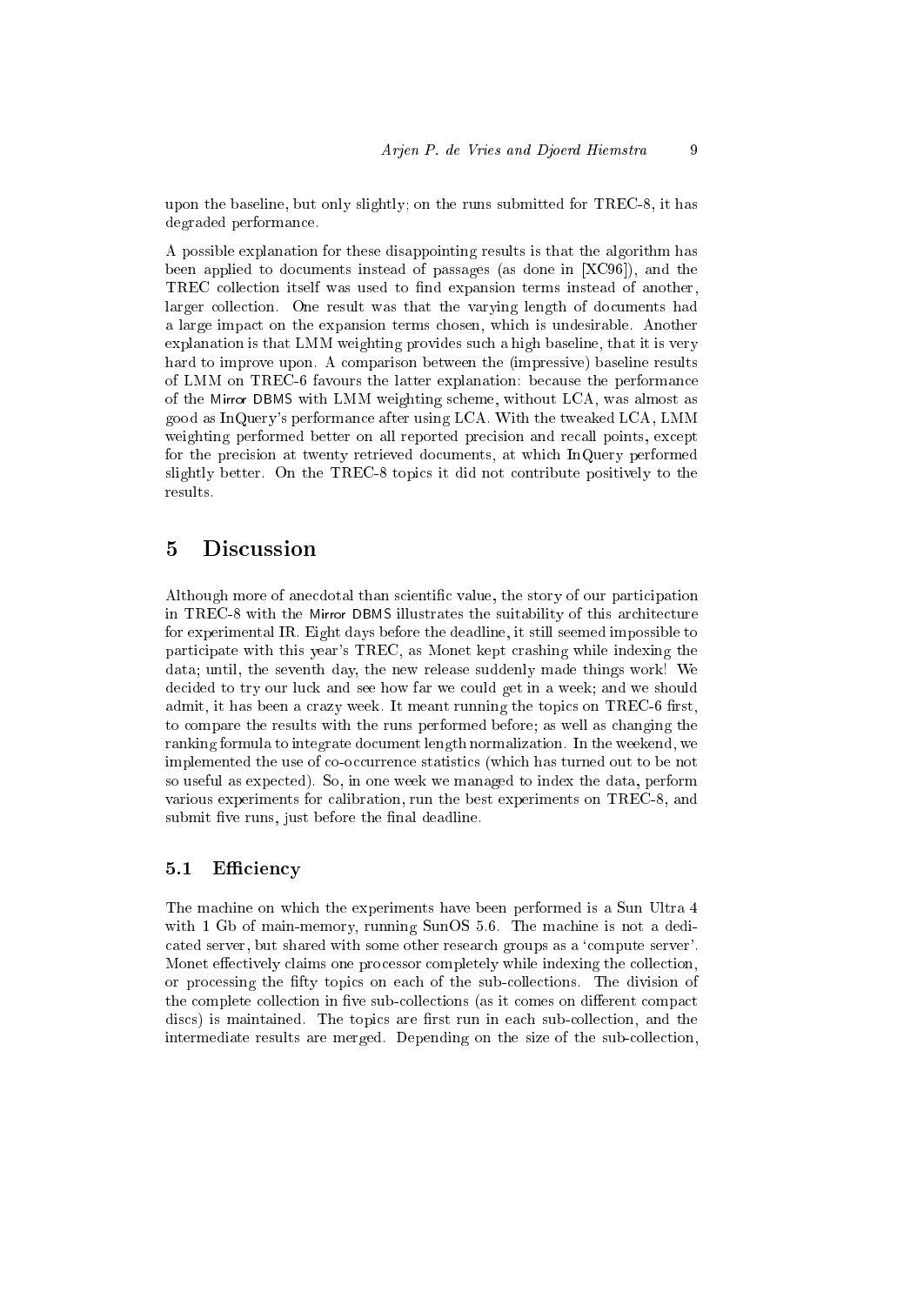estimating the top 1000 ranking takes between 20 se
onds and two minutes per topi
. How to further improve this exe
ution performan
e is dis
ussed below.

Preparation of the five sub-collections takes about six hours in total. Computing the table with document-specific term frequencies is performed using Monet's module for crosstables. But, using the grouping operation for all documents at once allocates all available memory, and eventually crashes the DBMS because it annot get more, if it is run on the omplete set of do
uments of any but the smallest sub-collection.<sup>4</sup> Therefore, the indexing scripts run on fragments of the subolle
tions at a time, and frequently write intermediate results to disk, obviously slowing down the pro
ess more than ne
essary.

#### 5.2The road ahead

The execution performance of the Mirror DBMS on TREC is clearly better than a naive (nested-loop) implementation in any imperative programming language, but, the obtained efficiency is not fast enough to beat the better stand-alone IR systems that also participate in TREC. But, compared to the techniques used in systems like InQuery (see  $\vert$ Bro95 $\vert$ ), the current mapping between the logical and physical level is too straightforward: it does not use inverted files, has not fragmented the terms using their document frequency, and it ranks all do
uments even if only the beliefs for the top 1000 are used. Also, Monet should make it relatively easy to take advantage of parallelism in modern SMP workstations.

The merits of some possible improvements an only be evaluated experimentally. For example, it is not so clear beforehand whether inverted files are really the way to go. Query pro
essing with inverted les requires merging the inverted lists before beliefs an be omputed, whi
h is hard to perform without trashing the memory caches frequently; which has been shown a significant performance bottleneck on modern system architectures (see e.g. [BMK99] for experiments demonstrating this for Monet).

Without experiments, much improvement can be expected from fragmentation of the do
ument representation BATs based on the do
ument frequen
y, in combination with the 'unsafe' techniques for ranking reported in [Bro95]. Some preliminary experiments indicate a 100 times improvement with only a small loss in precision. Such (domain-specific) optimization techniques are easy to integrate in the mapping from Moa structures to MIL, thanks to the declarative nature of the algebraic approach. A similar argument applies to extending the Mirror DBMS with the buffer management techniques discussed in [JFS98]. In MIL, buffer management is equivalent to directing Monet to load and unload its tables. By integrating su
h dire
tives in the generated MIL programs, it is

<sup>&</sup>lt;sup>4</sup>Notice that such problems are not necessarily solved by using commercial systems; Sarawagi et al. report similar memory problems with DB2 when using normal SQL queries for mining for associations hidden in large data sets [STA98].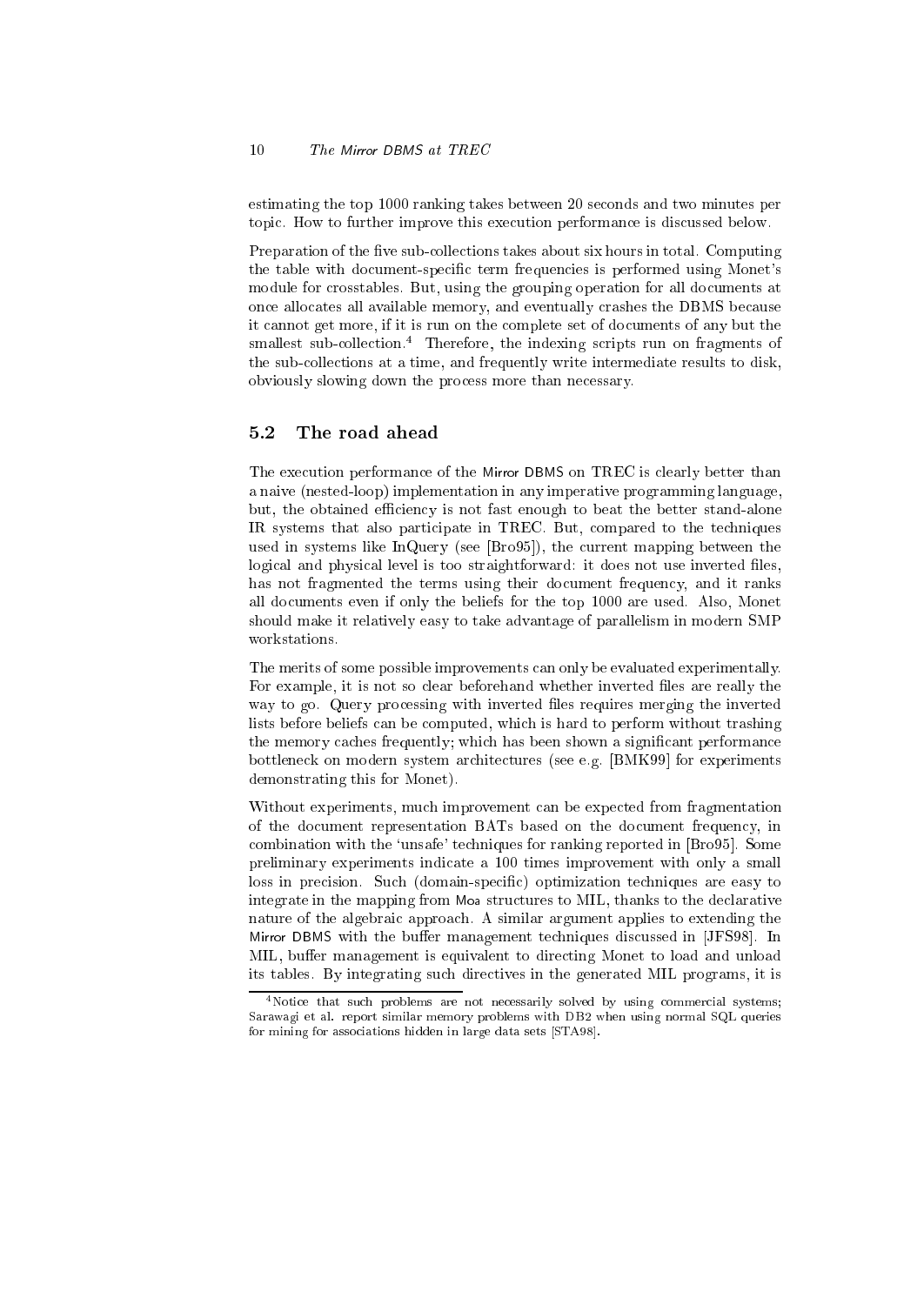expected that these improvements can also be added without many complications.

#### 6 Conclusions

Without any additional algorithms, LMM ranking produ
es reasonably good results. Unfortunately, due to the bug in our experiments, we annot yet give conclusive answers about the difference between using local or global statistics; but, we may conclude that the difference is rather small. Our current use of co-occurrence statistics has not improved our results, but further research is ne
essary in this area.

Despite of the flaws in the current implementation, we believe that the Mirror DBMS has proven to be a useful platform for IR experiments on the TREC data. The true benefits of its design will only be exploited when the system is developed further, and the indexing task is more hallenging. Next year, the Mirror DBMS should be ready to participate in the large WEB track.

## A
knowledgements

Many thanks go to Peter Bon
z and the other members of the CWI Monet team, for their great support. The work reported in this paper is funded in part by the Dutch Telematics Institute project DRUID.

## Referen
es

| [Bau97]               | C. Baumgarten. A probabilistic model of distributed information retrieval. In<br>Proceedings of the 20th ACM SIGIR Conference on Research and Development<br>in Information Retrieval (SIGIR'97), pages 258-266, 1997.                                             |
|-----------------------|--------------------------------------------------------------------------------------------------------------------------------------------------------------------------------------------------------------------------------------------------------------------|
| [BK95]                | P.A. Boncz and M.L. Kersten. Monet: An impressionist sketch of an advanced<br>database system. In BIWIT'95: Basque international workshop on information<br><i>technology</i> , July 1995.                                                                         |
| [BMK99]               | P.A. Boncz, S. Manegold, and M.L. Kersten. Database architecture optimized<br>for the new bottleneck: Memory access. In Proceedings of 25th International<br>Conference on Very Large Databases (VLDB '99), Edinburgh, Scotland, UK,<br>September 1999. To appear. |
| $\vert$ Bro95 $\vert$ | E.W. Brown. Execution performance issues in full-text information retrieval.<br>PhD thesis, University of Massachusetts, Amherst, October 1995. Also appears<br>as technical report 95-81.                                                                         |
| [CLC95]               | J.P. Callan, Z. Lu, and W.B. Croft. Searching distributed collections with<br>inference networks. In Proceedings of the 18th ACM SIGIR Conference on<br>Research and Development in Information Retrieval (SIGIR'95), pages 21-28,<br>1995.                        |